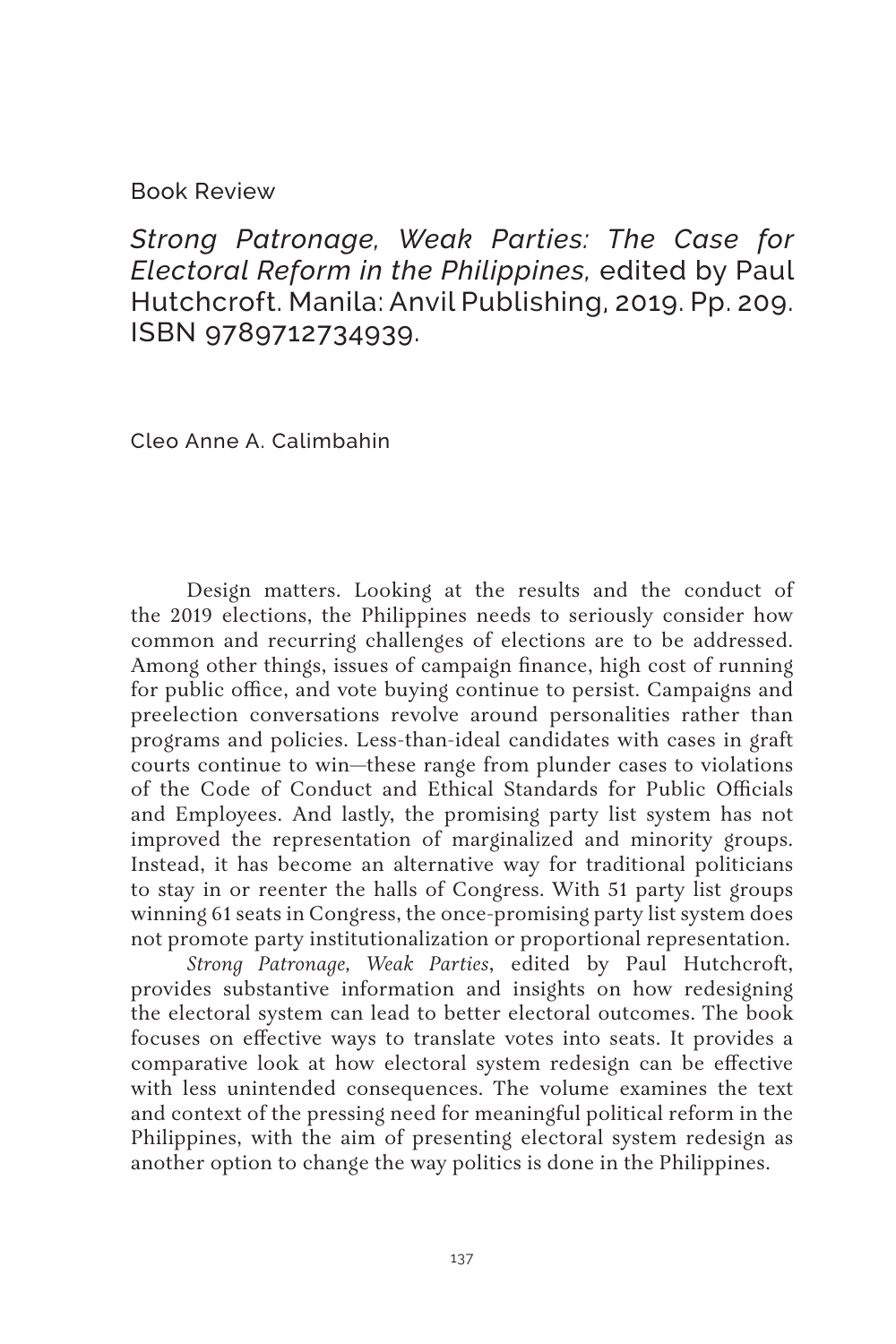*Philippine Journal of Public Policy: Interdisciplinary Development Perspectives* (2019)

In the last three years, there has been an increasing interest and discussion on constitutional change that can facilitate the proposed shifts in the country's political structures. The dominant view is to reexamine the representational structure of the government and the kind of central-subnational level organization that it should adopt. Much of the conversation has revolved around the shift from presidentialism to parliamentarism and the move from a unitary form of government to a federal one. To this, the author contends that not enough attention has been given to electoral system redesign, which offers a third way toward political reform. Thus, the book engages readers to take a closer look at how this alternative can be equally potent in driving political reform and change.

The volume mentions some examples of electoral system redesign such as proportional representation, closed-list PR, and zipper system for equal gender representation that can help build genuine programmatic political parties. The measure can address the weak and non-programmatic political parties in countries such as the Philippines. Electoral system redesign is composed of multiple options as pointed out by Benjamin Reilly in Chapter 3.

The book, composed of ten chapters, is largely comparative in nature both across space and time, with contributions from international and local Philippine experts. While international experts provide "comparative insights," Philippine experts provide "comparative experience with more explicit and finely tuned prescriptions" (p. X). The different chapters walk readers through the need to talk about electoral system redesign, and how it can shape positive development outcomes, including when and how these reforms could take place. The chapters by Allen Hicken and Edward Aspinall provide readers with accounts of how electoral redesign has taken root and shaped the political dynamics and structures in other countries. These provide insights regarding repercussions of timing, conditions, and alterations in different states and societies. It is helpful to see how institutional redesign has been implemented in other countries and what their outcomes have been.

The chapters that focus on the Philippines direct the spotlight on the critical issues of patronage, electoral integrity, and underrepresentation that can be addressed had electoral system redesign been part of the reform agenda. Ramon Casiple provides readers with an informative account of the political party-reform initiative across time. Meredith Weiss highlights the manifestations of patronage in electoral politics in the 2016 national elections. Julio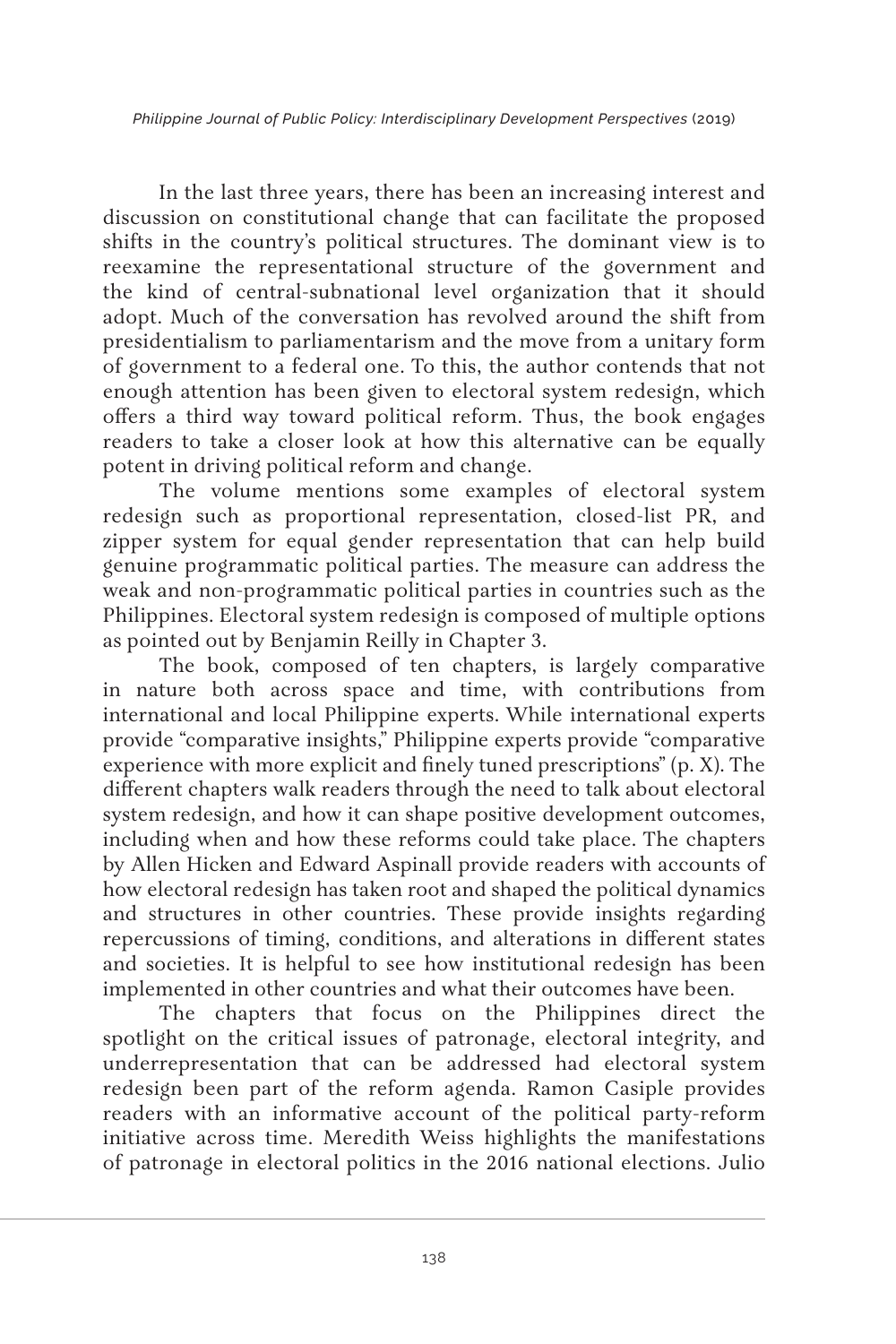Teehankee explains why the party list system has failed to provide increased representation for the marginal sectors. The flaws of the party list system, according to Teehankee, can be traced to its "definition, implementation, and interpretation." (p. X). Socorro Reyes includes a prescription for increased women participation that can be achieved through an electoral system redesign. Nico Ravanilla argues that the multi-member plurality system contributes to the weakening of party identity and party building. Those engaged in public policy, political science, election studies, Southeast Asian studies, and democracy studies will find this book a good resource with rich material for research and policy papers. The book should serve as a nudge to consider and converse about electoral system redesign. And while the editor took time to explain that this volume is not about electoral administration, since this is about the electoral framework rather than election management, members of the Commission on Elections (COMELEC) will benefit from reading on how election redesign is possible and how it can happen. While electoral management bodies vary in their roles and responsibilities and COMELEC is largely confined to standard election administration duties—for example, conducting and tabulating of votes, registration of voters, registration of candidates and political parties, and oversight of campaign finance—it is important to cultivate election experts from within the organization. Given its mandate, the COMELEC is fundamentally responsible for ensuring the legitimacy of the electoral process. Any electoral system redesign will mean a change in procedure, implementation, enforcement, and dispute resolution. COMELEC needs to enhance its capacity in order to respond to this. Reform advocates need to consider that the constitutional commission will need, now more than ever, capacity and autonomy building.

The edited volume provides new materials that stakeholders can use to start a discussion or to launch further research to see how viable this electoral reform initiative is. More importantly, the authors remind us that there are alternative ways to address the country's pressing problems—to look at the electoral system which needs to be part of the conversation regarding political reform.

By suggesting that electoral redesign is possible and that it can change outcomes to make elections fair and representative is the main contribution of this book. Too many pundits have offered solutions to the problems that assail the country. It is time to read what experts have to say about designing and reengineering institutions.